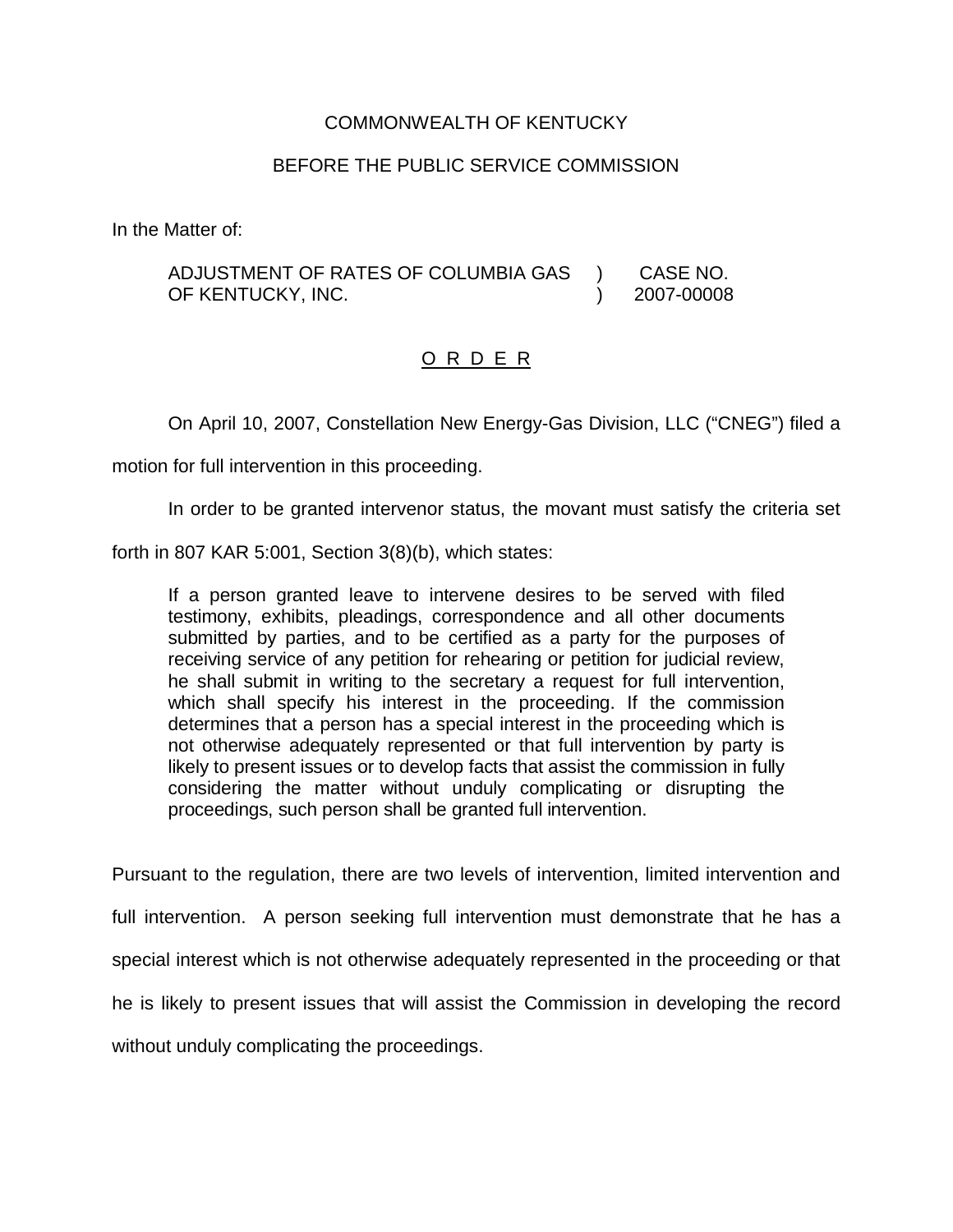The Attorney General of Kentucky ("AG") was granted full intervention, on January 26, 2007, to represent the interests of Columbia Gas of Kentucky, Inc.'s ("Columbia") ratepayers pursuant to KRS 367.150(8). The Commission, on March 13, 2007, also granted full intervention to Kentucky Industrial Utility Customers, Inc. ("KIUC") on behalf of Columbia's largest consumers of natural gas. Full intervention was also granted to Interstate Gas Supply, Inc. ("IGS") on April 2, 1007. IGS is a marketer participant in the Columbia Customer Choice Program ("Choice Program"), $<sup>1</sup>$ </sup> which contracts with customers of Columbia to supply them with gas for a set period at an agreed-upon price.

CNEG, by contrast, is a third-party natural gas transporter that serves a number of commercial and industrial customers located in the Columbia service area. It does not participate in the Choice Program. CNEG is not a customer of Columbia.

The Commission has examined the special interest claim of CNEG in this matter and, based upon the pleadings, does not find that CNEG has demonstrated an interest that is not otherwise adequately represented or that it will assist the Commission in developing the record without unduly complicating the proceedings. Accordingly, the Commission finds that CNEG has not demonstrated that it should be permitted to fully intervene.

 $1$  Case No. 1999-00165, The Tariff Filing of Columbia Gas of Kentucky, Inc. to Implement a Small Volume Gas Transportation Service, to Continue its Gas Cost Incentive Mechanisms, and to Continue its Customer Assistance Program.